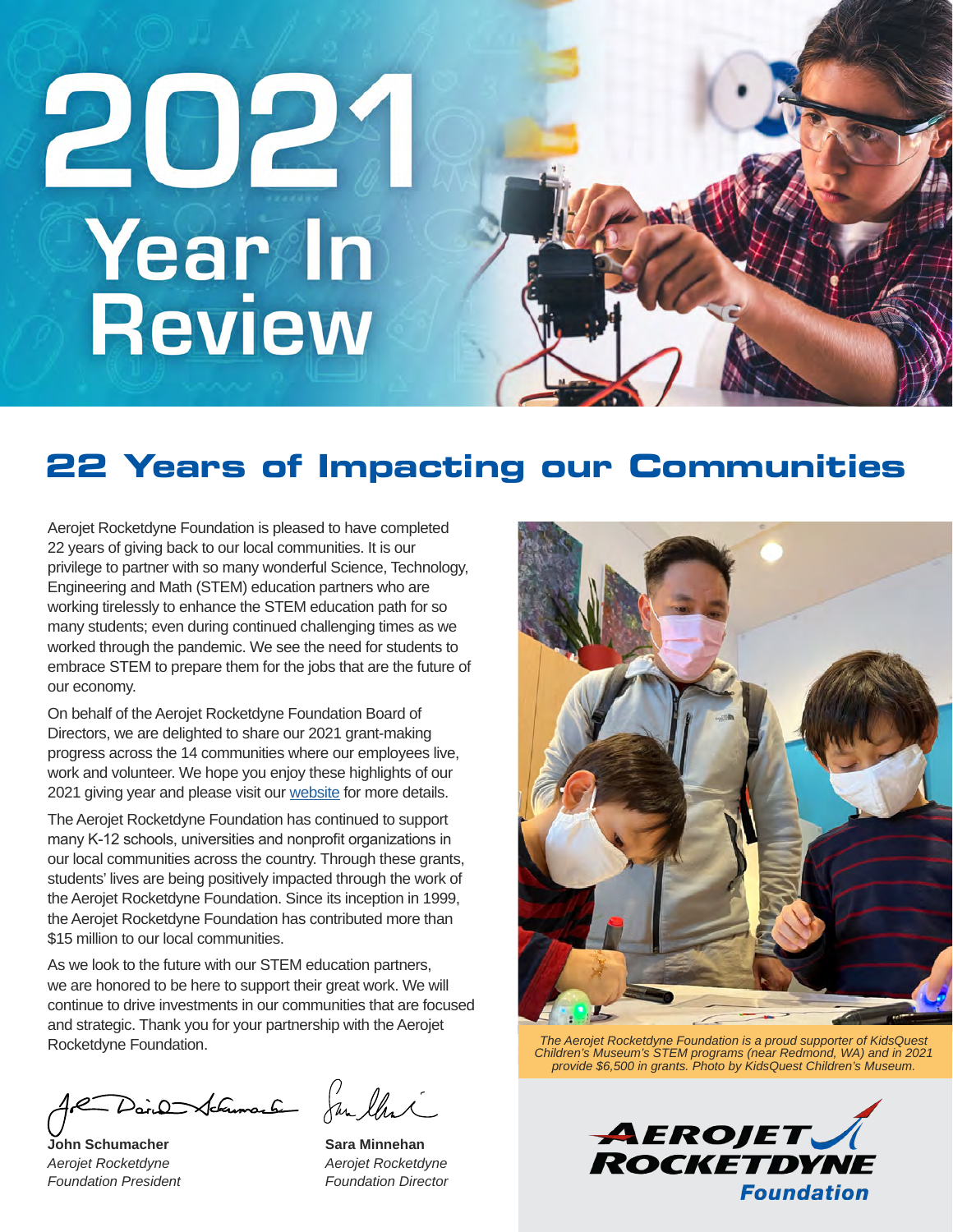

*The Aerojet Rocketdyne Foundation issued a \$1,000 grant to support Team 6107 CYBERJAGZZ of Mae C. Jemison High School in Huntsville, AL.*

The Aerojet Rocketdyne Foundation's mission is to support the communities where the company has a business

presence. The foundation's primary giving focus is education, with an emphasis on STEM. In 2021, the Aerojet Rocketdyne Foundation made contributions in 14 communities across the United States: Huntsville, AL; Camden, AR; El Segundo, CA; Los Angeles, CA; Sacramento, CA; Washington, D.C.; Daytona Beach, FL; Orlando, FL; West Palm Beach, FL; Stennis, MS; Carlstadt, NJ; Jonesborough, TN; Orange, VA;

**\$461,285 Total 2021 Foundation Giving**

**\$273,185 COMMUNITY-BASED STEM GRANTS**

**\$15,000 DISASTER RELIEF MATCHING GRANT TO AMERICAN RED CROSS**

**\$74,000 EDUCATION GIFT MATCHING GRANTS**

## **\$20,500 SPECIAL EMPLOYEE MATCHING GRANTS**

**\$78,600 SCHOLARSHIPS**

#### **Matching** Gifts for Education

Mission

and Redmond, WA.

The foundation matches the first \$1,000 per employee, per year for donations made to qualifying education organizations.



Employee/ board participants



Different schools or universities given to in matching gift grants

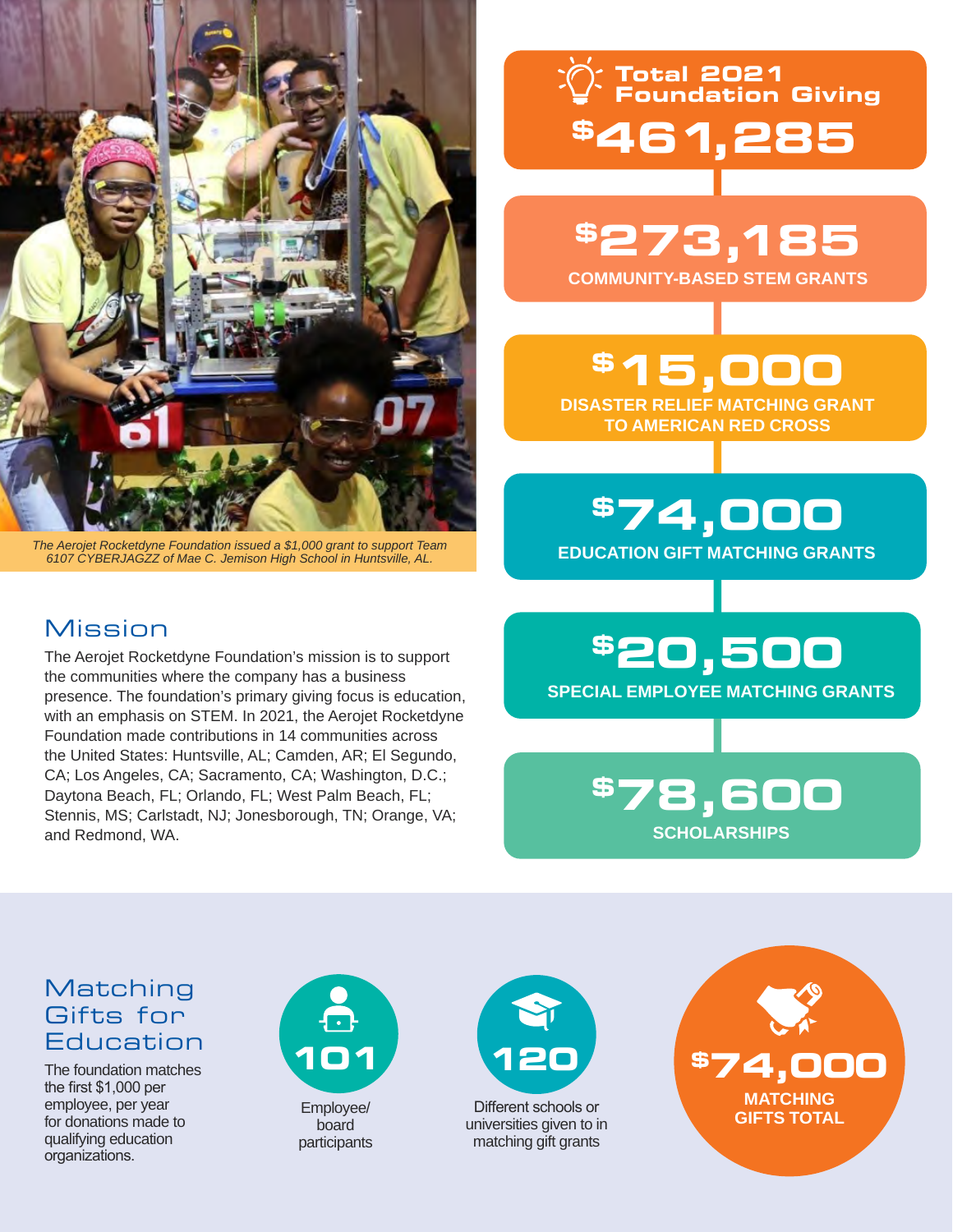

*The Aerojet Rocketdyne Foundation issued a \$2,500 grant to support Chaminade College Preparatory's Eagle Engineering team. This is a team of student engineers near our Los Angeles, CA site working together to promote STEM, applied through spirited robotics competition.* 

## **Scholarships**

The Aerojet Rocketdyne Foundation Scholarship Program awards four-year scholarships to employees' children. In 2021, 10 students received scholarships. Administered through the National Merit Scholarship Corporation, these scholarships are recognized nationally for outstanding academic achievement.

Congratulations to the 2021 Aerojet Rocketdyne Foundation Scholarship recipients:

E **2021 Special Scholarship Winners** 

- **• Craig Bauman** *Son of Brian Bauman, Redmond*
- **• Ashli Evans** *Daughter of Tyler Evans, Huntsville*
- **• Ryan Krismer** *Son of David Krismer, Redmond*
- **• Zachary Messer** *Son of Angie Messer, Huntsville*
- **• Isabel Moeller** *Daughter of Robert Moeller, Redmond*
- **• Dana Morgan** *Daughter of Kim & John Morgan, Orange*
- **• Micah Sorrell** *Daughter of Allen Sorrell, Stennis*
- **• Gabriel Stout** *Son of Jeff Stout, Los Angeles*
- **• Kira Wefers** *Daughter of Karl Wefers, Los Angeles*
- **• Samantha Wong** *Daughter of Terry Wong, Los Angeles*

#### American Red Cross Disaster Relief

Aerojet Rocketdyne employees responded generously to the foundation's disaster relief matching program for hurricane and wildfire victims. The Aerojet Rocketdyne Foundation made a dollar-for-dollar match of \$15,000 of employee donations to the American Red Cross. Since 2001, foundation matching has provided almost \$405,000 to the American Red Cross' disaster relief efforts, in addition to employees' donations.